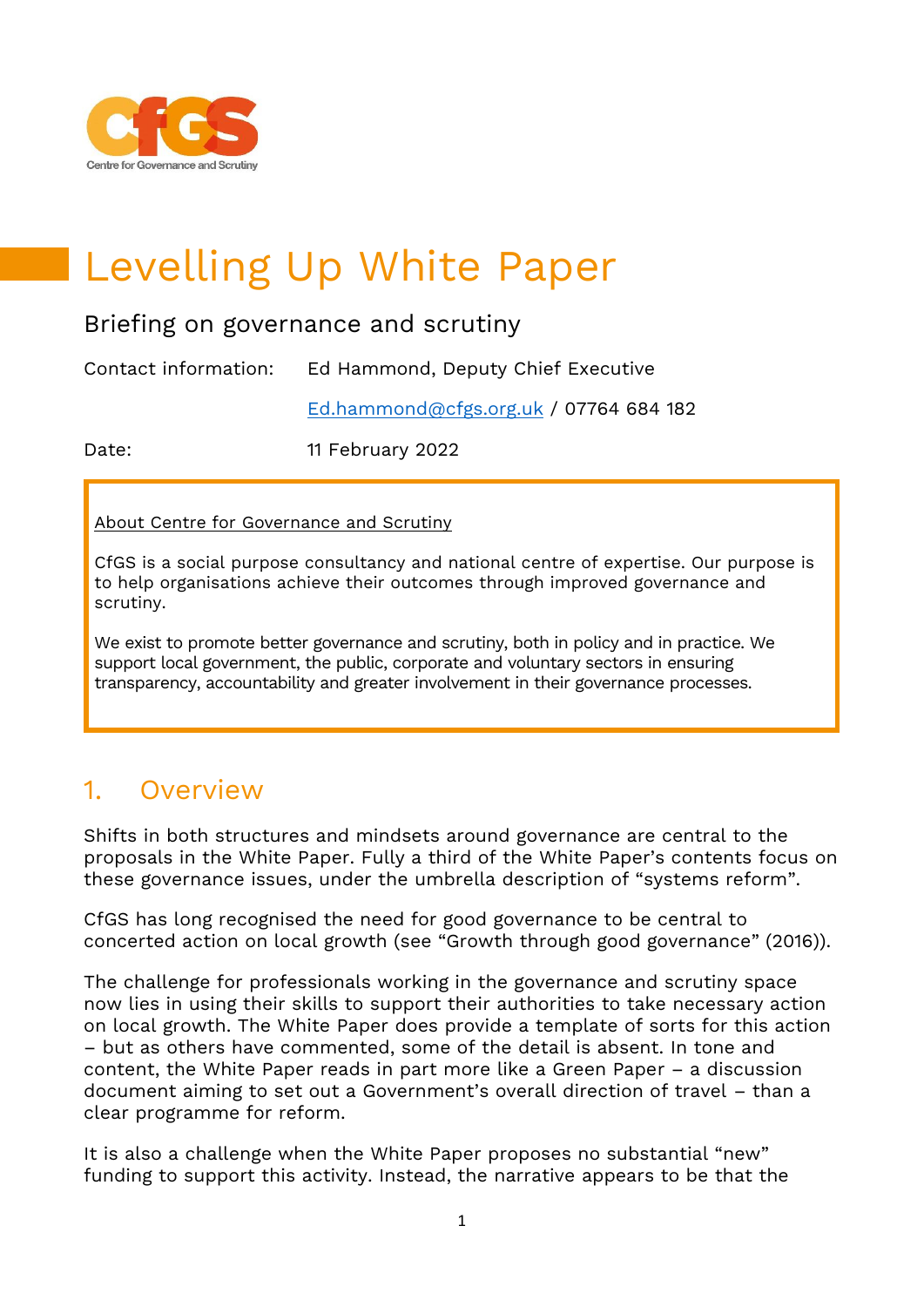Government's levelling up plans provide a framework within which existing funding and priorities will need to align – a shift in emphasis for the machinery of government in its entirety, rather than a separate programme of work being led by DLUHC. Time will tell whether this system-based approach will succeed.

It is worth noting that Governments in the past have attempted to make institutional reforms, and to a lesser extent systems reforms, in order to bring about sustained local growth. Regional Government offices, Regional Development Agencies (and Regional Assemblies) and Local and Multi-Area Agreements were all tools developed by Government to knit together accountability and ownership for large-scale decision-making. Pre-2010, this was governed by public service agreements (PSAs) – Governmental aims and objectives which were aimed at bringing consistency to overall objectives and outcomes for public services. The "mission" based approach in the White Paper – explained below – shares some key characteristics with PSAs. Like PSAs, the WP "missions" will be supported by a comprehensive performance management regime, the detail of which has, so far, not been announced. We do, however, know that this regime will have a substantial effect on governance at local and regional level – driving prioritisation, setting and sharing ownership, and providing new systems for oversight and central direction.

A number of organisations have published more detailed and comprehensive explainers on the White Paper and its contents, which engage with these and other matters. This CfGS paper focuses solely on governance issues, and does not engage with the substantive policy proposals on local growth set out in Chapter 3 of the WP. For more insight into these and other issues, the following reading list may be of use (all links valid at 4 February 2022):

- Summary from the Institute for Fiscal Studies: **<https://ifs.org.uk/publications/15055>**
- **E.** Summary from the Institute for Government: **[https://www.instituteforgovernment.org.uk/sites/default/files/publication](https://www.instituteforgovernment.org.uk/sites/default/files/publications/levelling-up.pdf) [s/levelling-up.pdf](https://www.instituteforgovernment.org.uk/sites/default/files/publications/levelling-up.pdf)**
- A position paper published by the House of Lords Public Services Committee on levelling up: **[https://committees.parliament.uk/publications/5952/documents/67603/d](https://committees.parliament.uk/publications/5952/documents/67603/default/) [efault/](https://committees.parliament.uk/publications/5952/documents/67603/default/)**
- **•** Primer from the Local Government Information Unit on its key hopes and expectations, from before the WP was published: **[https://lgiu.org/publication/on-the-level-six-principles-to-underpin-the](https://lgiu.org/publication/on-the-level-six-principles-to-underpin-the-levelling-up-white-paper/)[levelling-up-white-paper/](https://lgiu.org/publication/on-the-level-six-principles-to-underpin-the-levelling-up-white-paper/)**
- **·** Primer from the Centre for Cities, setting out their own expectations: **[https://www.centreforcities.org/publication/what-urban-leaders-want](https://www.centreforcities.org/publication/what-urban-leaders-want-from-levelling-up-white-paper/)[from-levelling-up-white-paper/](https://www.centreforcities.org/publication/what-urban-leaders-want-from-levelling-up-white-paper/)**
- **EX General paper from CIPFA on regional inequalities: [https://www.cipfa.org/cipfa-thinks/insight/addressing-regional](https://www.cipfa.org/cipfa-thinks/insight/addressing-regional-inequalities)[inequalities](https://www.cipfa.org/cipfa-thinks/insight/addressing-regional-inequalities)**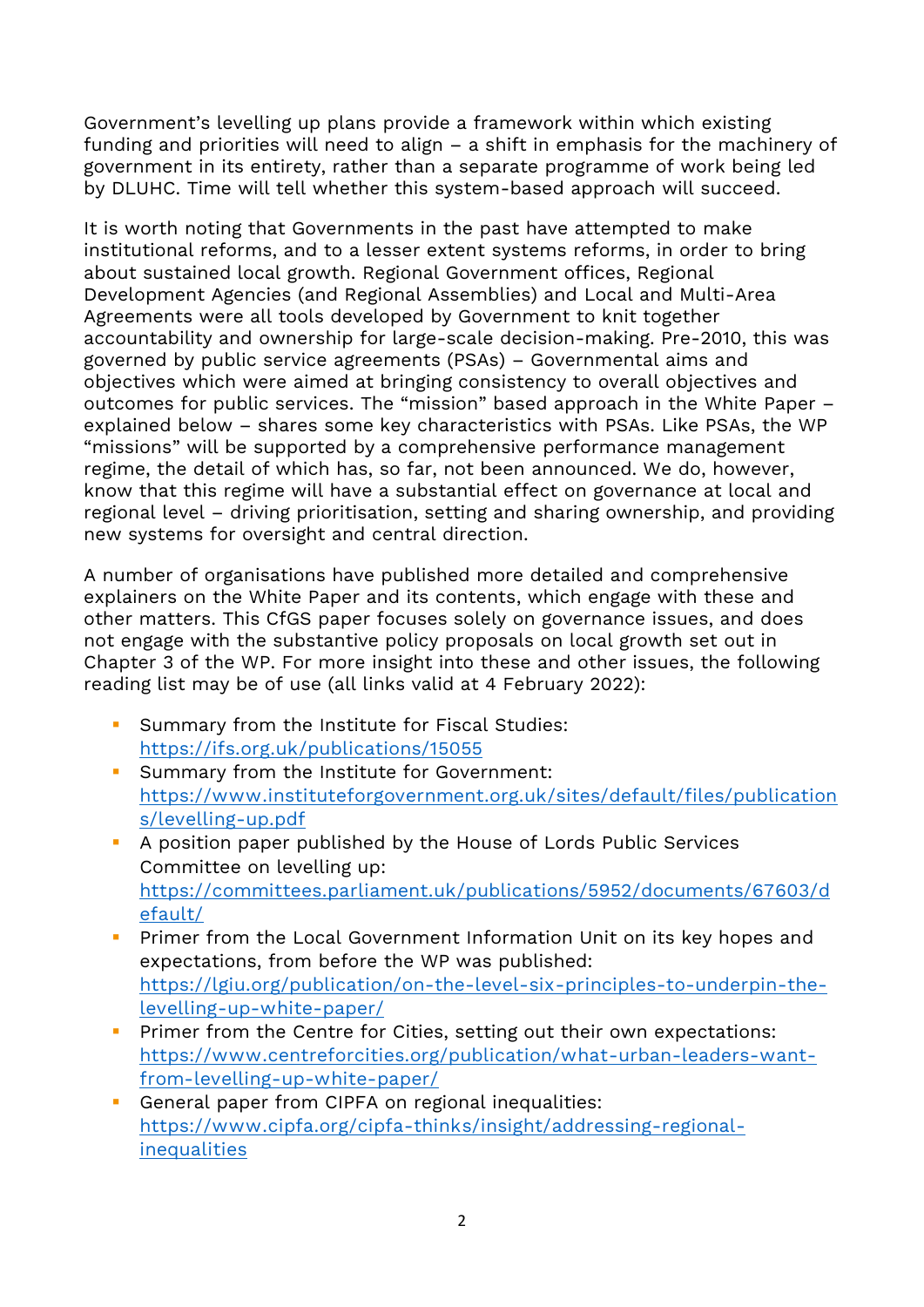- **EXECUTE: [https://solace.org.uk/news\\_and\\_press/solace](https://solace.org.uk/news_and_press/solace-statement-on-the-levelling-up-white-paper/)[statement-on-the-levelling-up-white-paper/](https://solace.org.uk/news_and_press/solace-statement-on-the-levelling-up-white-paper/)**
- **EXECUTE:** Statement from New Local: **[https://www.newlocal.org.uk/articles/devolution-whats-new-in-the](https://www.newlocal.org.uk/articles/devolution-whats-new-in-the-levelling-up-white-paper/)[levelling-up-white-paper/](https://www.newlocal.org.uk/articles/devolution-whats-new-in-the-levelling-up-white-paper/)**
- For context, published at the same time as the White Paper, the Government's response to a report by Danny Kruger on broader issues on community cohesion – we can perhaps expect to see these two policy agendas becoming further conjoined: **[https://www.gov.uk/government/publications/government-response-to](https://www.gov.uk/government/publications/government-response-to-danny-kruger-mps-report-levelling-up-our-communities-proposals-for-a-new-social-covenant/government-response-to-danny-kruger-mps-report-levelling-up-our-communities-proposals-for-a-new-social-covenant)[danny-kruger-mps-report-levelling-up-our-communities-proposals-for](https://www.gov.uk/government/publications/government-response-to-danny-kruger-mps-report-levelling-up-our-communities-proposals-for-a-new-social-covenant/government-response-to-danny-kruger-mps-report-levelling-up-our-communities-proposals-for-a-new-social-covenant)[a-new-social-covenant/government-response-to-danny-kruger-mps](https://www.gov.uk/government/publications/government-response-to-danny-kruger-mps-report-levelling-up-our-communities-proposals-for-a-new-social-covenant/government-response-to-danny-kruger-mps-report-levelling-up-our-communities-proposals-for-a-new-social-covenant)[report-levelling-up-our-communities-proposals-for-a-new-social-](https://www.gov.uk/government/publications/government-response-to-danny-kruger-mps-report-levelling-up-our-communities-proposals-for-a-new-social-covenant/government-response-to-danny-kruger-mps-report-levelling-up-our-communities-proposals-for-a-new-social-covenant)**

Not directly connected to the WP itself, the following two links might be useful in exploring broader needs in the sector around changing operating and business models. We will be exploring some of these issues – in the context of the WP – in publications to be released during March.

**[covenant](https://www.gov.uk/government/publications/government-response-to-danny-kruger-mps-report-levelling-up-our-communities-proposals-for-a-new-social-covenant/government-response-to-danny-kruger-mps-report-levelling-up-our-communities-proposals-for-a-new-social-covenant)**

- A blogpost from Noel Hatch (Head of Policy and Research, Newham Council) on emerging operating models: **[https://noelito.medium.com/new](https://noelito.medium.com/new-operating-models-for-local-government-b0c90fbd8253)[operating-models-for-local-government-b0c90fbd8253](https://noelito.medium.com/new-operating-models-for-local-government-b0c90fbd8253)**
- A blogpost from Catherine Howe (Chief Executive, Adur and Worthing Council, and a member of CfGS's Trustee Board, on wider issues relating to local democracy and participation): **[https://www.curiouscatherine.info/2022/01/09/the-participation](https://www.curiouscatherine.info/2022/01/09/the-participation-continuum/)[continuum/](https://www.curiouscatherine.info/2022/01/09/the-participation-continuum/)**
- A paper by NESTA with similar themes, mentioned in Noel's blog: **[https://www.nesta.org.uk/report/introducing-new-operating-models](https://www.nesta.org.uk/report/introducing-new-operating-models-local-government/)[local-government/](https://www.nesta.org.uk/report/introducing-new-operating-models-local-government/)**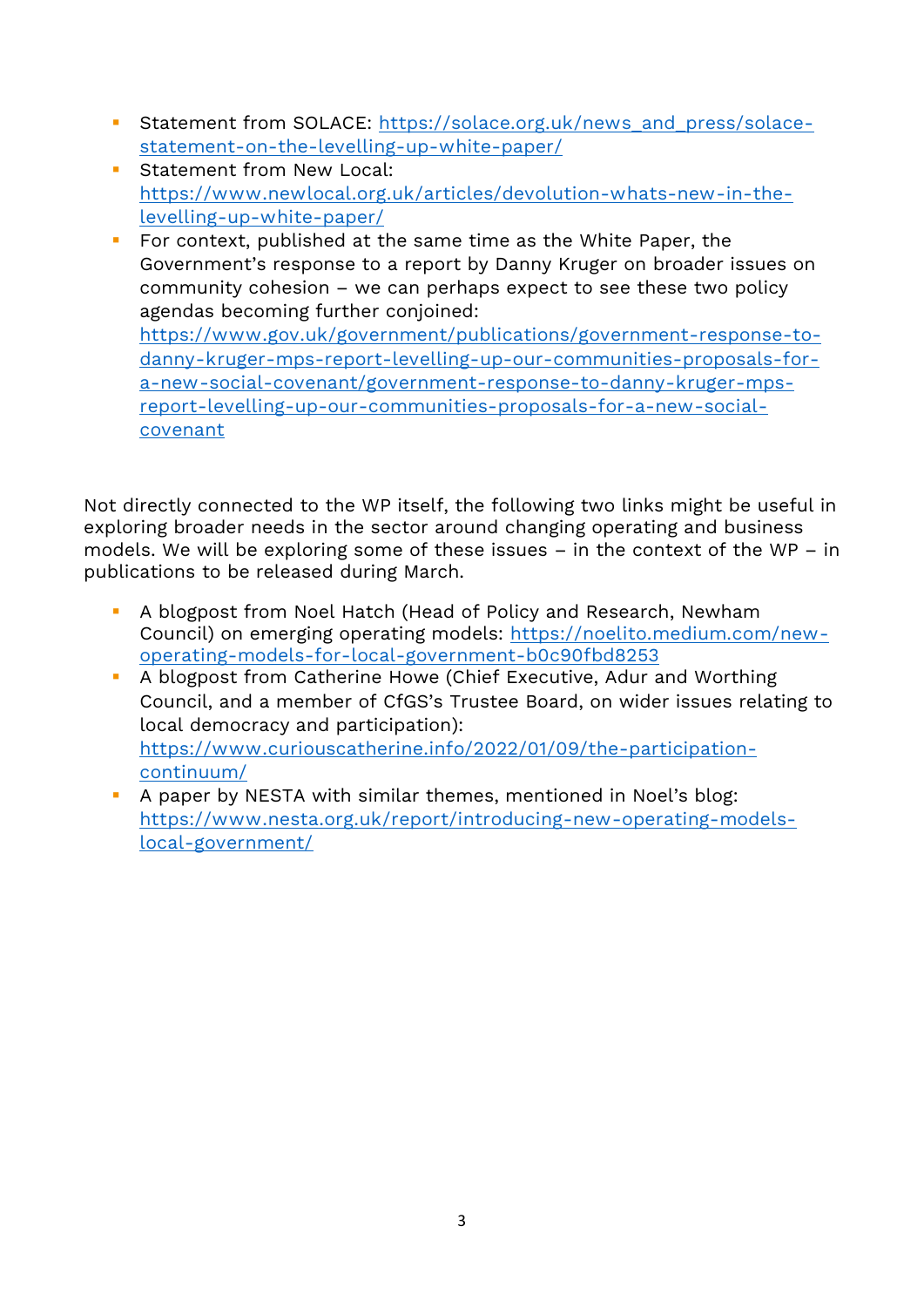## 2. Key governance implications

The headings below reflect the five "pillars" that the WP argues are central to "rewiring" local and national policymaking. These pillars have been arrived at based on the WP's conclusion that five principles underpin successful local growth policy. This paper focuses on this specific element of the WP – comprising Chapter 2 (pp 105-157) as this is arguably the most directly relevant to governance and scrutiny professionals.

#### 2.1 The missions

Central to the WP's vision is the setting out of a number of "missions" – key objectives to meet by 2030. These are not "targets" per se; the WP describes them as being "anchors" for policy across Government, and they derive from a detailed diagnosis of current growth challenges that the WP identifies. So, one presumes, a wide range of Government policies (and the actions of others within the system), each with their own sets of targets and outcomes, will intersect with these missions and deliver the expected results.

The logic of these missions is to provide longevity to plans for growth; this is part of a justification for their comparative vagueness at this stage, to provide a framework within which a broad range of policy interventions can sit. Longevity at national level is one thing; how can good governance assure longevity at local level too? Councils and combined authorities are going to think about how strategic planning around future growth will need to be managed differently in future, with the missions an ever-present feature in the economic development landscape.

There will be a new reporting regime to monitor and co-ordinate this activity – with a suite of metrics accompanying each mission. Inevitably this provides a hook for local scrutiny and accountability. We think that scrutiny functions in local authorities, combined authorities, and in those areas that aspire to holding devolution deals, should start to explore with their executives how the missions might already dovetail with local priorities – and where there might be divergence. Part of the challenge with the missions lies in local areas determining where they demand that some local activity should be deprioritised.

#### 2.2 Changing central government decision-making

If it comes to pass, this pillar could bring about the most profound shift in the central/local relationship. A more joined up approach – supported by meaningful information and more consistent national incentives – will arguably make central government a more "predictable" partner for the sector. The WP highlights the need for "place sensitivity" – implying that Government will take a more nuanced approach to its policy interventions, rather than taking a broadbrush approach.

Alongside this comes more rigour in how data is used to determine these spending priorities.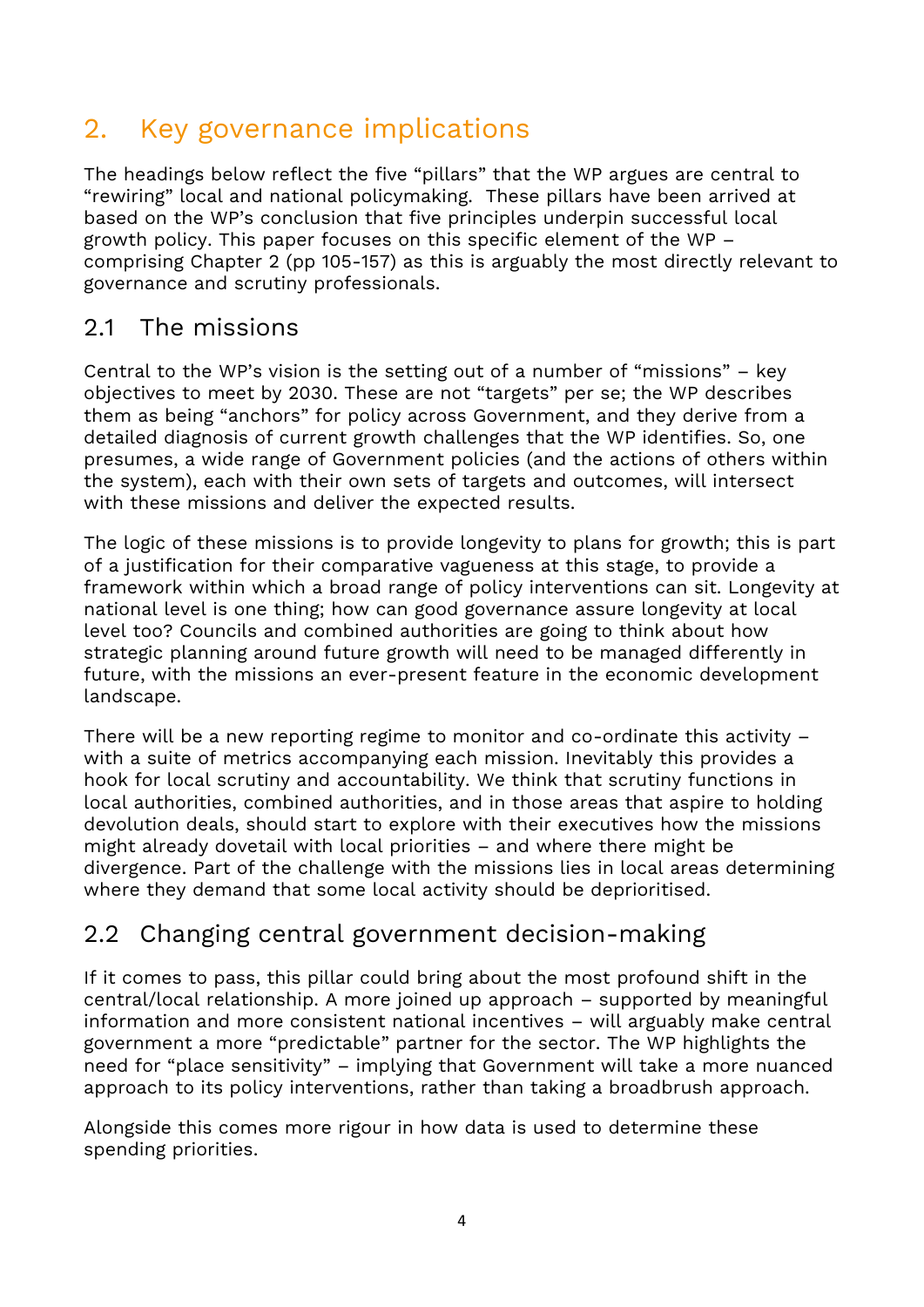While the part of this pillar that has garnered most interest has been the appointment of "Levelling Up Directors" (senior civil servants charged with driving forward this agenda and being a link between central and local decision-makers) the real change is about rethinking how evidence and intelligence informs both decision-making, and the evaluation of policy interventions. Part of this lies with the commitment to streamline the local funding landscape – which will inevitably result in winners and losers, and for which the sector will need to make serious preparation.

Here too, there is a self-evident role for robust local scrutiny. Elected members can challenge their authorities on the quality and breadth of evidence produced to support work, and we think can have a more formal role in evaluating the impact of policy interventions as part of ongoing debriefing on the success of those interventions. The more robust the local evidence-gathering, challenge and evaluation, the more able local and combined authorities will be to engage with central Government on a level playing field.

#### 2.3 Devolution, and empowering local decision-making

At the moment, it is unclear how the missions map to the devolution framework (and even if we should expect them too). Government does, however, see as central to its plans a more streamlined local governance system. It has stopped short of proposing full sector reorganisation – not surprising, given the cost and upheaval – but the framework does, we think, presage structural reform in a more ad hoc way.

There is now a clear, progressive roadmap for areas of England wishing to draw down more powers for themselves. As before, the decisions as to what powers go where are a matter for Government. There are three "levels" to the framework:

- 1. Local authorities working together across a functional economic area (FEA) or whole county area, eg through a joint committee;
- 2. A single institution or County Council without a DEM, across a FEA or whole county area;
- 3. A single institution or County Council with a DEM, across a FEA or whole county area.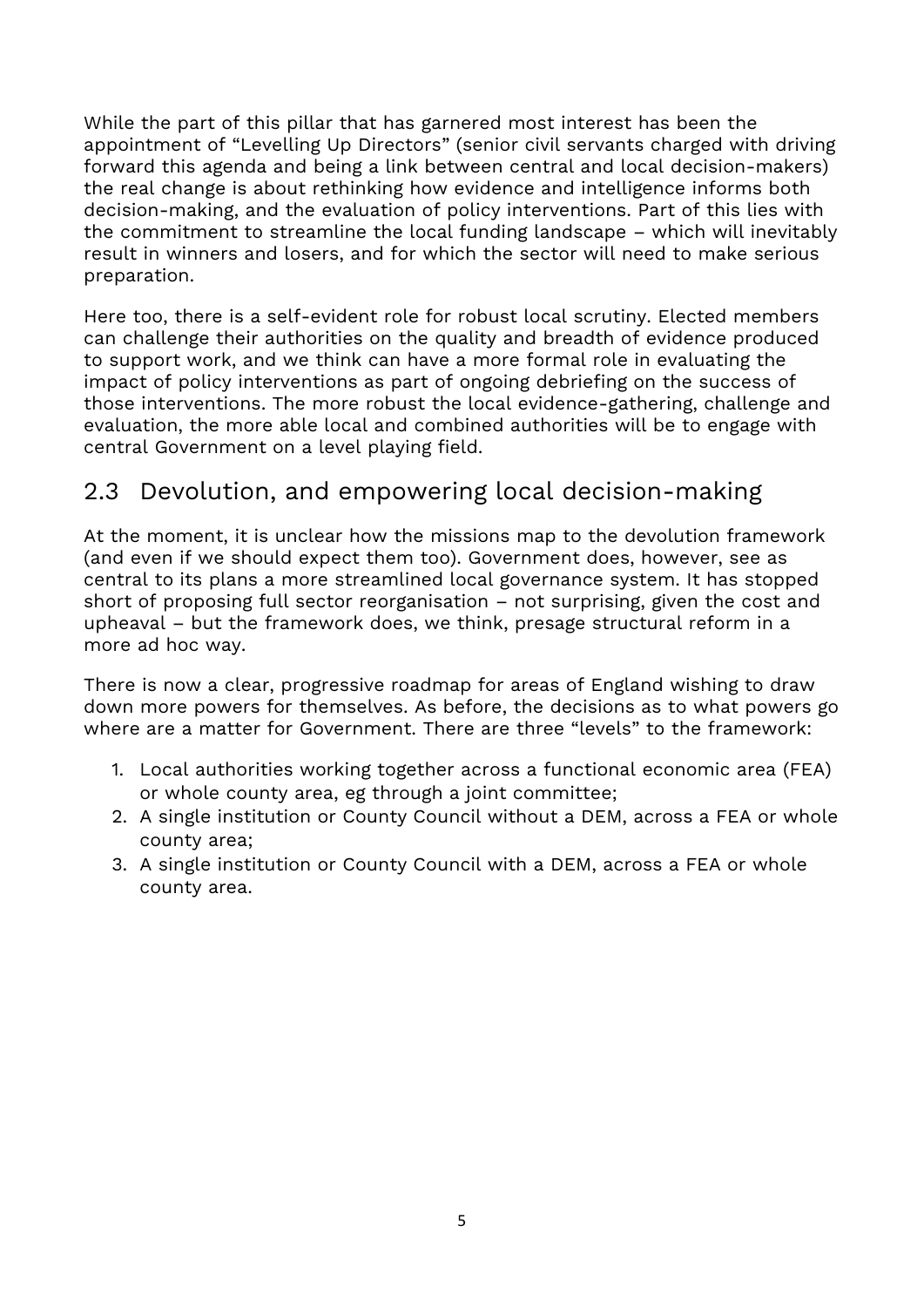| <b>Function</b>                                                | <b>Detail</b>                                                                                                                                                | u | L2           | L3 |
|----------------------------------------------------------------|--------------------------------------------------------------------------------------------------------------------------------------------------------------|---|--------------|----|
| <b>Strategic role in</b><br>delivering<br>services             | Host for Government functions best delivered at a strategic level<br>involving more than one local authority e.g. Local Nature Recovery<br><b>Strategies</b> | ℐ | ✓            |    |
|                                                                | Opportunity to pool services at a strategic level                                                                                                            | ✓ | ✓            |    |
|                                                                | Opportunity to adopt innovative local proposals to deliver action on<br>climate change and the UK's Net Zero targets                                         | ✓ | ✓            |    |
| <b>Supporting local</b><br><b>businesses</b>                   | LEP functions including hosting strategic business voice                                                                                                     |   | ✓            | J  |
| Local control<br>of sustainable<br>transport                   | Control of appropriate local transport functions e.g. local transport plans*                                                                                 |   | ✓            | ✓  |
|                                                                | Defined key route network*                                                                                                                                   |   |              | ✓  |
|                                                                | Priority for new rail partnerships with Great British Railways - influencing<br>local rail offer, e.g. services and stations                                 |   |              | ✓  |
|                                                                | Ability to introduce bus franchising                                                                                                                         |   | $\checkmark$ | ✓  |
|                                                                | Consolidation of existing core local transport funding for local road<br>maintenance and smaller upgrades into a multi-year integrated settlement            |   |              | ✓  |
| <b>Investment</b><br>spending                                  | UKSPF planning and delivery at a strategic level                                                                                                             |   | ✓            | ✓  |
|                                                                | Long-term investment fund, with an agreed annual allocation                                                                                                  |   |              | ✓  |
| <b>Giving adults</b><br>the skills for<br>the labour<br>market | Devolution of Adult Education functions and the core Adult Education<br><b>Budget</b>                                                                        |   | ✓            | ℐ  |
|                                                                | Providing input into Local Skills Improvement Plans                                                                                                          |   | ✓            | ✓  |
|                                                                | Role in designing and delivering future contracted employment programmes                                                                                     |   |              | ✓  |
| Local control of<br>infrastructure<br>decisions                | Ability to establish Mayoral Development Corporations (with consent of<br>host local planning authority)                                                     |   |              | ✓  |
|                                                                | Devolution of locally-led brownfield funding                                                                                                                 |   |              | ✓  |
|                                                                | Strategic partnerships with Homes England across the Affordable<br>Housing Programme and brownfield funding                                                  |   |              | ✓  |
|                                                                | Homes England compulsory purchase powers (held concurrently)                                                                                                 |   | ✓            | ✓  |
| <b>Keeping the</b><br>public safe and<br>healthy               | Mayoral control of Police and Crime Commissioner (PCC) functions<br>where boundaries align^                                                                  |   |              | ✓  |
|                                                                | Clear defined role in local resilience*                                                                                                                      |   | $\checkmark$ | ✓  |
|                                                                | Where desired offer MCAs a duty for improving the public's health<br>(concurrently with local authorities)                                                   |   |              | ✓  |
| <b>Financing local</b>                                         | Ability to introduce mayoral precepting on council tax*                                                                                                      |   |              | ✓  |
| initiatives for<br>residents and<br>business                   | Ability to introduce supplement on business rates (increases subject to ballot)                                                                              |   |              |    |

Fig 1: reproduction of devolution framework, p140, Levelling Up White Paper (DLUHC, 2022)

The implication of the framework is that areas opting to stay at "level 1" will find themselves challenged in meeting the missions – and that funding to authorities at that level will consequently decrease. Level 2 does now provide a staging post for those areas who found the establishment of a CA with a Directly Elected Mayor unpalatable – and we expect that this is the model to which many will gravitate, certainly initially. Government has announced a new range of areas pursuing such deals, and this can expect to be augmented in coming months – Government has announced an expansion in the headcount of the Cities and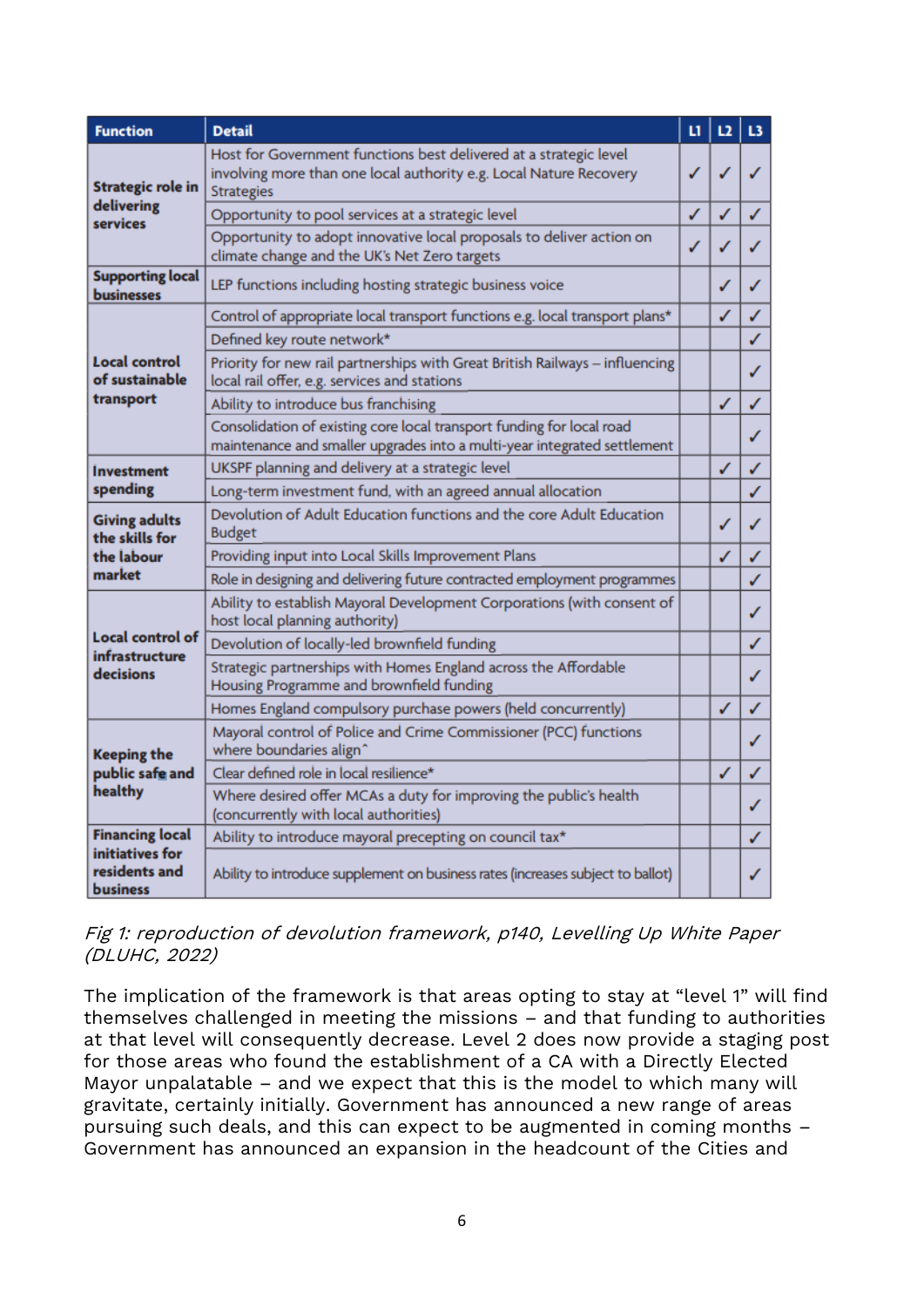Local Growth Unit to 750 people, presumably in anticipation of the activity needed to negotiate these deals.





While this will not lead to reorganisation it will lead to a realignment in relationships – especially in two tier areas. Strong governance systems will be needed to co-ordinate between councils and to manage relationships. This is particularly the case given the expectation that LEP functions will, in due course, be rolled into these arrangements, with LEPs as separate entities continuing to exist, presumably at Level 1. Again, this raises the prospect of the co-ordination of scrutiny on economic development across a wider area, particularly given the WP's expectations on co-ordination with the private sector overall.

Part of the devolution framework is about the need for strong local accountability. For the first time there is a prominent expectation that local leaders will need to be subject, in delivering their priorities, to strong local